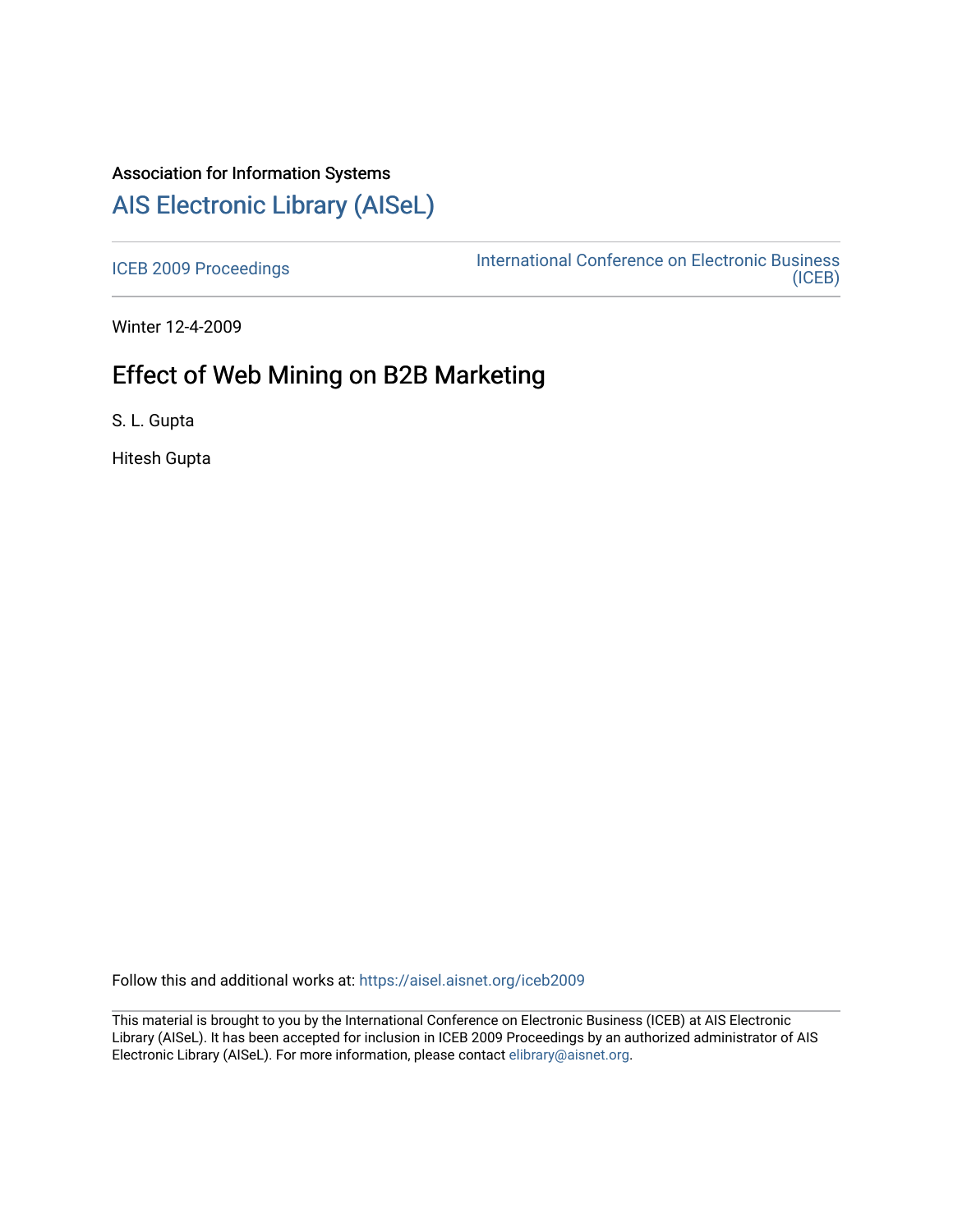## **EFFECT OF WEB MINING ON B2B MARKETING**

S. L. Gupta<sup>1</sup> and Hitesh Gupta<sup>2</sup> Department of Management, Birla Institute of Technology, Deemed University, Noida Campus, India <sup>1</sup>bitresearch@gmail.com; <sup>2</sup>hitesh\_hit2@rediffmail.com

## **Abstract**

The Indian B2B marketplace in IT sector is going through a transformation. Both existing and new players are experimenting with new Buying solutions through internet as they lack a seamless flow of information among customers, suppliers and their employees. This research paper attempts to analyse the effect of web mining on B2B marketing on the basis of certain parameters of Web Positioning, Product Availability, Layout of a web site and Ease in Accessibility. Further, analysis regarding the relationship between age, qualification, profession and income group has been done. Thus, the main purpose of the research work is to discuss the relation of various variables related to web mining, and the extent of their influence on the success of B2B marketing of a product.

**Keywords** : Web Mining, B2B, B2B Marketing, Internet, Internet Influence, B2B Procurement, e-Procurement, IT sector

### **Introduction**

India is one of the major booming economies of the world and will continue so till centuries. This is of great interest to the Fortune 1000 companies as western economies are tapering off in growth rates due to competitive forces in place.

With the explosive growth of information sources available on the World Wide Web, it has become increasingly necessary for users to utilize automated tools in order to find the desired information resources, and to track as well as analyze their usage patterns. These factors give rise to the necessity of creating server side and client side intelligent systems that can effectively mine for knowledge. Web mining, the discovery and analysis of useful information from the World Wide Web, describes the automatic search of information resources available on-line, i.e. Web content mining, and the discovery of user access patterns from Web servers, i.e., Web usage mining.

Further, a person might see consumer market much bigger than business-to-business market place. In fact, B2B is much bigger than B2C markets. Whether we talk about commercial markets, trade industries, government organizations or institutions, all are involved in B2B transactions, either directly or indirectly. Some firms focus entirely on business

markets, while some sell both to consumer and business markets. Satyam, TATA, IBM, Wipro, Logitech, Epson, HP, Canon, LG, for example. The Business-to-Business markets deal with organizational purchases of good & services to support or facilitate production of other goods & services, either to facilitate daily company operations or for resale.

#### *Web Usage Mining :*

Web servers record and accumulate data about user interactions whenever requests for resources are received. Analyzing the web access logs of different web sites can help understand the user behavior and the web structure, thereby improving the design of this colossal collection of resources. There are two main tendencies in Web Usage Mining driven by the applications of the discoveries: General Access Pattern Tracking and Customized Usage Tracking.

The general access pattern tracking analyzes the web logs to understand access patterns and trends. These analyses can shed light on better structure and grouping of resource providers. Applying data mining techniques on access logs unveils interesting access patterns that can be used to restructure sites in a more efficient grouping, pinpoint effective advertising locations, and target specific users for specific selling ads.

While, customized usage tracking analyzes individual trends. Its purpose is to customize web sites to users. The information displayed, the depth of the site structure and the format of the resources can all be dynamically customized for each user over time based on their access patterns.

While it is encouraging and exciting to see the various potential applications of web log file analysis, it is important to know that the success of such applications depends on what and how much valid and reliable knowledge one can discover from the large raw log data. Some scripts custom-tailored for some sites may store additional information. However, for an effective web usage mining, an important cleaning and data transformation step before analysis may be needed.

## *Web Mining:*

• **Traditional methods**: Do the work for the customer.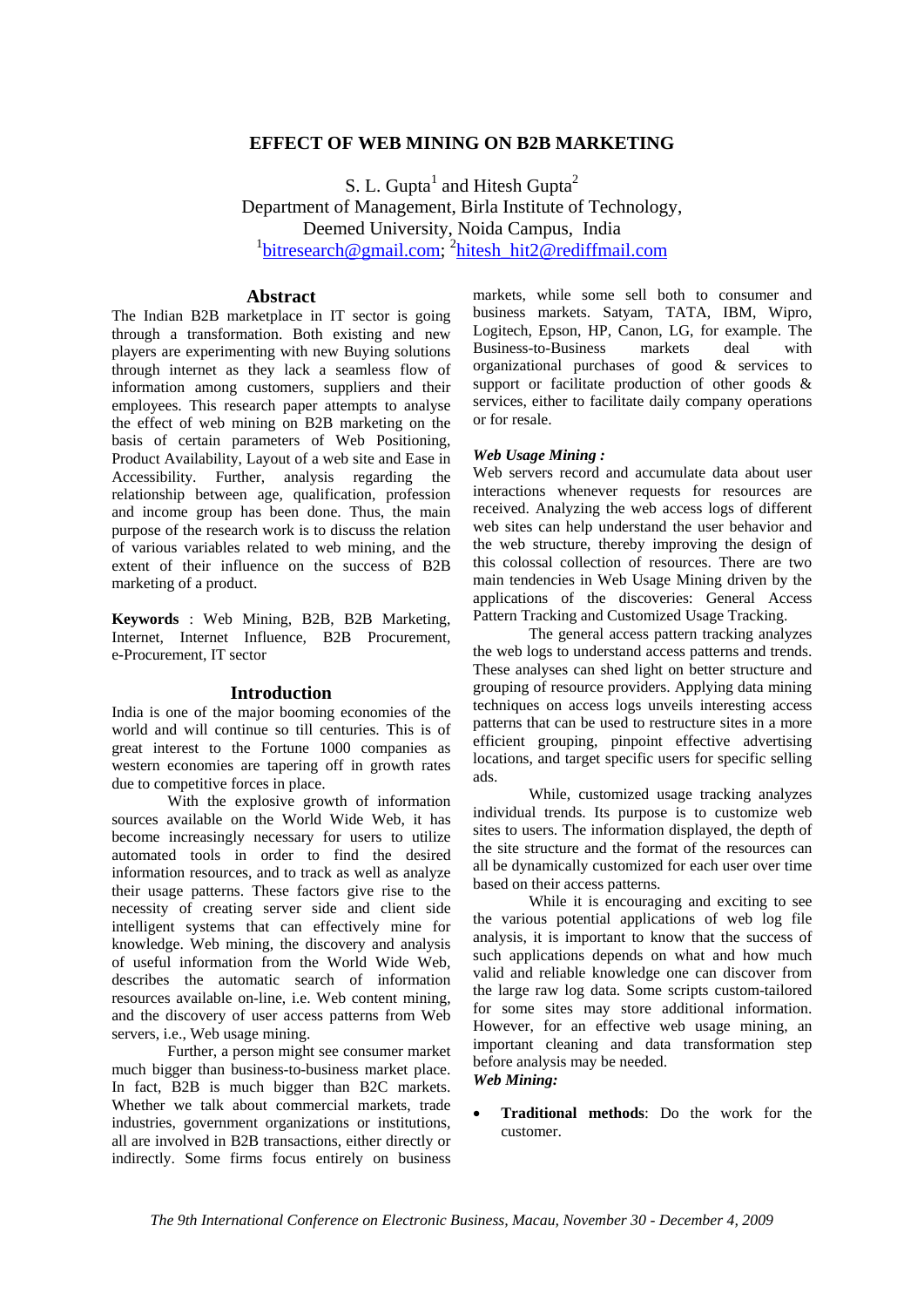- **Internet delivered**: Gives tools to the customer to do the work for him/herself (log: tracking, troubleshooting, FAQ) with
	- o Improved communication, Automated process and Speedier resolution of problems
- **Customer-focused**:
	- o Make it easy for customers to do business online ; Business processes redesigned from customer's point of view ; Design a comprehensive, evolving EC architecture ; Foster customer loyalty by Personalized service, Streamline business processes and Own customer's total experience

### *Web Mining Functions:*

- Provide search and comparison capabilities, free products and services as well as specialized information and services
- Allow customers to order customized products and services
- Enable customers to track accounts or order status
- Justifying customer service and CRM program's 2 problems
	- o Most of the benefits are intangible;
	- o Substantial benefits reaped only from loyal customers, after several years
- Metrics standards to determine appropriate level of customer support
	- o Response and download times; Up-to-date site and availability of relevant content; Security and privacy; On-time order fulfilment

## **Research Methodology :**

The research methodology is descriptive in nature, since the research done here describes the influence of various variables effecting web mining & marketing.

The primary data, in a descriptive type of research is taken by conducting sample survey. These are obtained by directly communicating with the respondents in the form of questionnaires. The secondary data has been obtained by doing extensive study of internet, newspaper and magazines.

#### *Data Collection Techniques :*

The collection of data was done by distributing the questionnaire among respondents , from different fields to have a complete idea about the perception of customers about various factors related to web mining for example web layout, accessibility , easy methods to pay , clustering of product on same site ,presence of many sites for same product. A Questionnaire was developed in which the different scaling techniques like dichotomous scaling and Likert-type Scales were used. In Likert-type Scale a number statements which express either favourable or unfavourable attitude towards the give variable to which the respondents are asked to react. The respondents indicate their agreement or disagreement with each statement.

A total of 525 questionnaires were filled, where 75 were rejected and 450 questionnaires were analysed, so constitutes the sample size (450) of research. The sample was drawn from India. Through responses from respondents involved in B2B markets on various parameters, we have arrived at the findings and conclusion of the research.

### **Objective of the Study :**

Main Objectives :To study the effect of web mining on B2B marketing on the basis of following parameters:

- a). Web Positioning;
- b). Availability of Product.;
- c). Lay out of a web site.;
- d). Ease in Accessibility.

Sub objective: To study the significant difference due to age and qualification over the preference of e-based business transactions.

Further, to study the significant difference due profession and income group over the preference of e-based business transactions.

Thus the main purpose of the research work is to find the relation of various variable related to web mining, and the extent of their influence on the success of B2B marketing of a product.

#### **Limitations of Web Mining :**

o Too much data is available so it is very difficult for customers and firms to extract the required data.; Not suitable for every customer or product ,there are variety products that customers prefer to buy through traditional methods.; Who are the actual sellers of these product is not apparent for customers. ; Skewed toward highly educated males with high disposable income; Sometimes there is mistrust that the data may be unreliable, biased.; More knowledge is needed.

## **Data Interpretation and Analysis :**



The Figure 1, concludes that around 30% respondents belong to age group 18-29 year, 27% of respondents belong to 30-45 years of age, 22% of respondents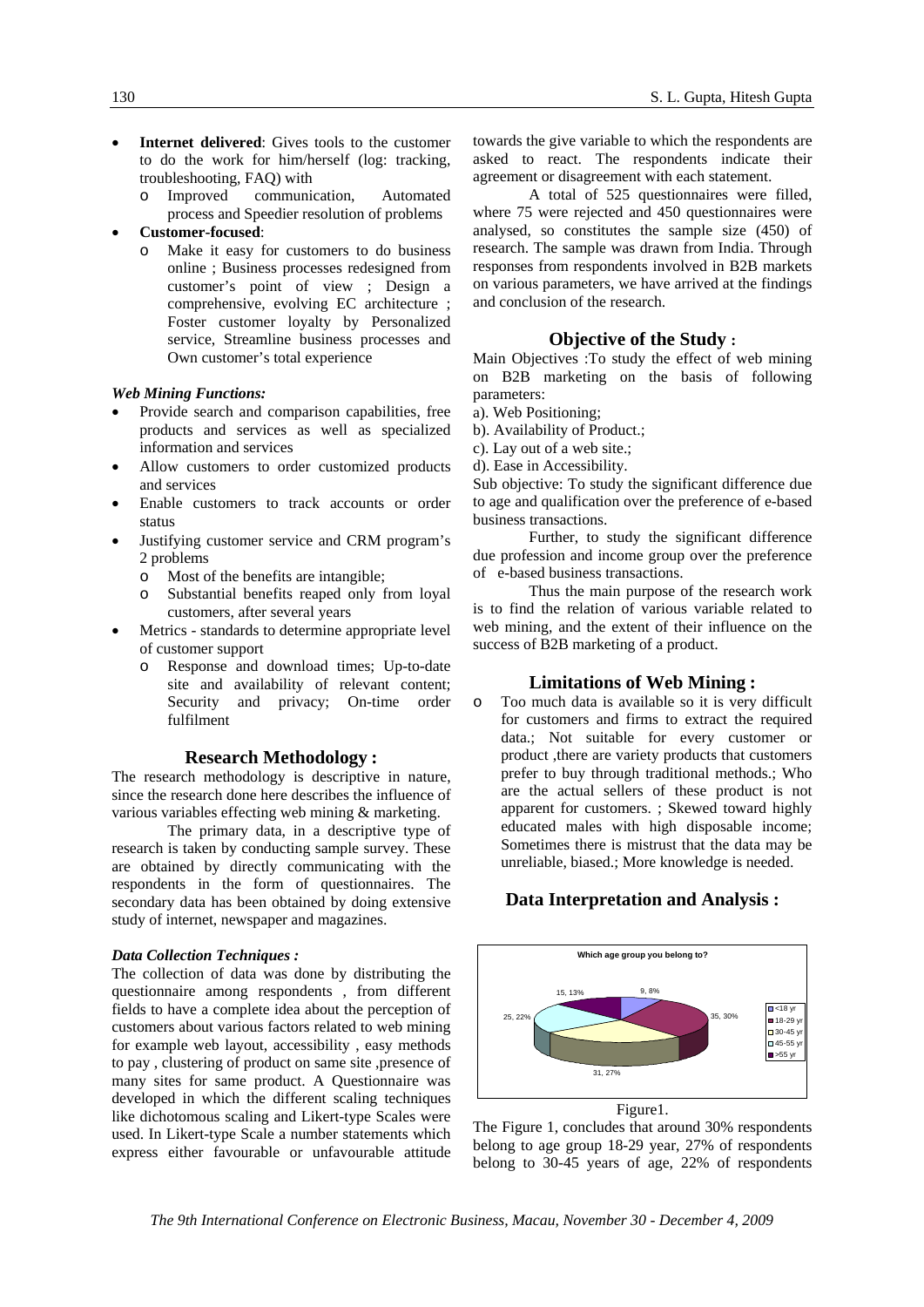belong to 45-55 years of age, 13% respondents are above 55 years of age and only 8% respondents are under 18 years of age.



Figure2.

The figure2, shows that most of the respondents are either self employed(13%), in service(33%) or professionals(37%), while only 17% respondents are either home maker(8%) or student(9%).



The Figure3, concludes that most of the respondents are well educated. Respondents include 11% doctorates, 36% Post Graduates, 24% Technical Graduates, 18% Non-Technical Graduates and only 11% Under Graduates.



The figure4, shows that many of the respondents have good income class. Around 10% constitutes 2-3 Lac annual income, 21% earn 3-4 Lac, 33% have 4-5 Lac annual income, 25% earn 5-8 Lac annual income and 11% have more than 8 lac income annually.



The figure5, shows the use of internet for Business Transactions, wherein 54% respondents agree to use internet frequently, while 31% neither agree nor disagree and around 30% shows negative behaviour for the same.



The Figure 6, concludes that around 32% respondents want to do e-banking transactions, while around 48% respondents prefer traditional methods for business transactions and 34% are neutral in case of business transactions.



The figure7, shows that before purchasing most of the people(79%) like to have physical feel of the product,

while only a few people disagree to the statement.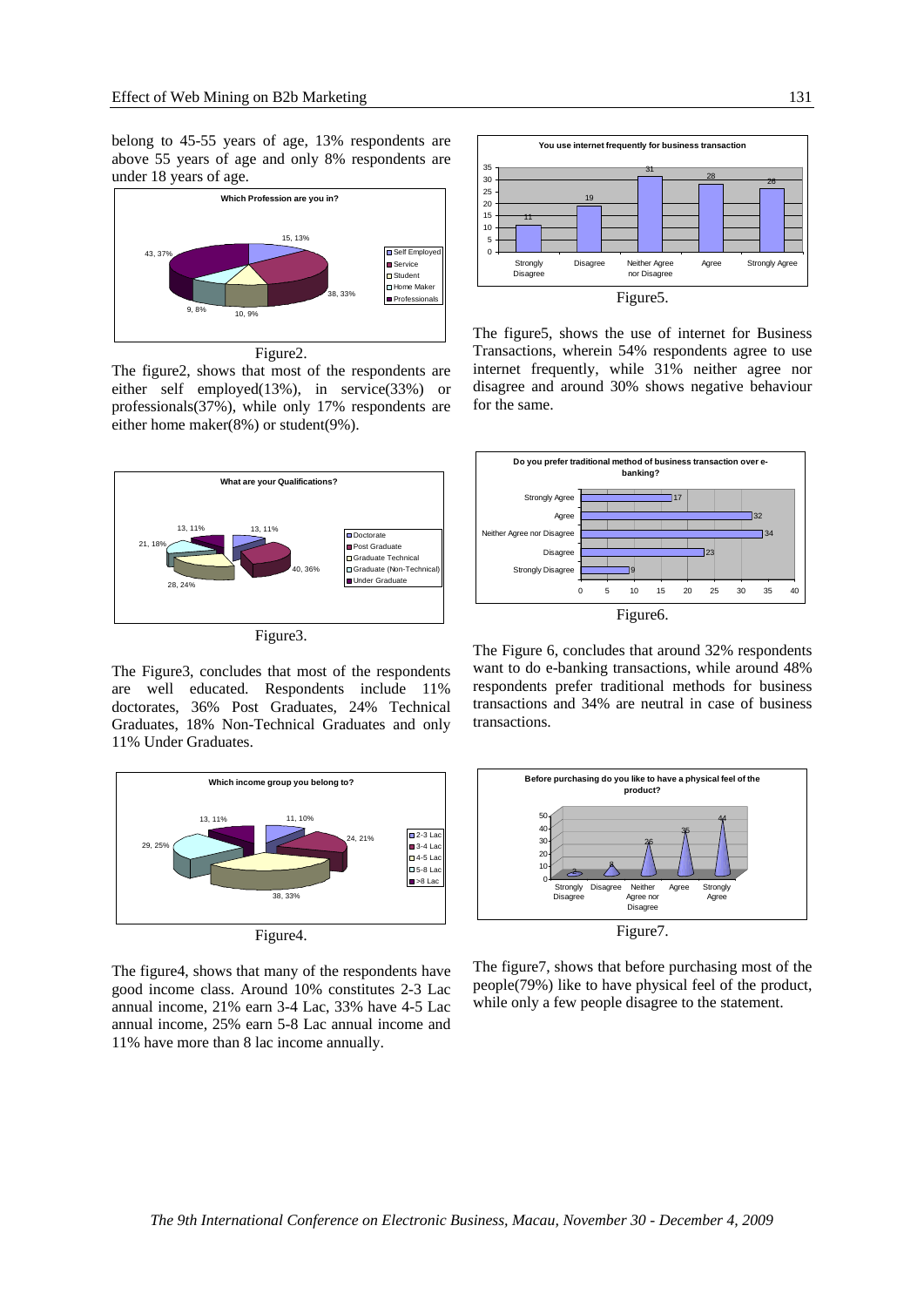

Figure8.

The Figure 8, concludes that most of the people (58%) are attracted towards the web layout of websites, while only a few(15%) disagree for the same.



Figure9.

The figure9, shows that in today's digital age many people (38%)are confused regarding the security of Business transactions over the internet. While only a few accept (34%) e-transactions more secure and 28% respondents find traditional transactions more secure.



The Figure 10, concludes that around 69% respondents do not find commodities on net easy accessible, while only 15% respondents find the



Figure11.

The figure11, shows that most of the people (61%) are disturbed by pop up ads on net, while only 17% behave neutral to the statement and only 22% people are not disturbed due to their knowledge of blocking the pop up ads.



The Figure 12, concludes that around 83% respondents want to have related products on the same site for easy comparision and getting the best available deal, while only a few (8%) don't want to go with the statement.



Figure13.

The figure13, shows that 38% people would like to browse different sites for the same product, while 31% people do not want to browse different sites and 46% are neutral for the statement.

#### **Conclusion :**

In recent years, the growth of IT Industry in B2B markets is all set to give a breakthrough in Indian economy. With relatively competitive budgets and high profit margins, the situation calls for smart and strategic internet optimization, which can help a business to create and enhance the organizational buying.

According to the research, majority (54%, Figure5.) of the respondents use internet frequently for business transactions and around (32%, Figure6.) respondents prefer e-banking over traditional banking transactions, while around 34% are neutral in case of business transactions.

Further, most of the people (79%, Figure7.) like to have physical feel of the product. While, many of the people (58%) are attracted towards the web layout of websites and only a few(15%) disagree for the same.

The Figure9, shows that in today's digital age many people (38%)are confused regarding the security of Business transactions over the internet. While only a few accept (34%) e-transactions more secure.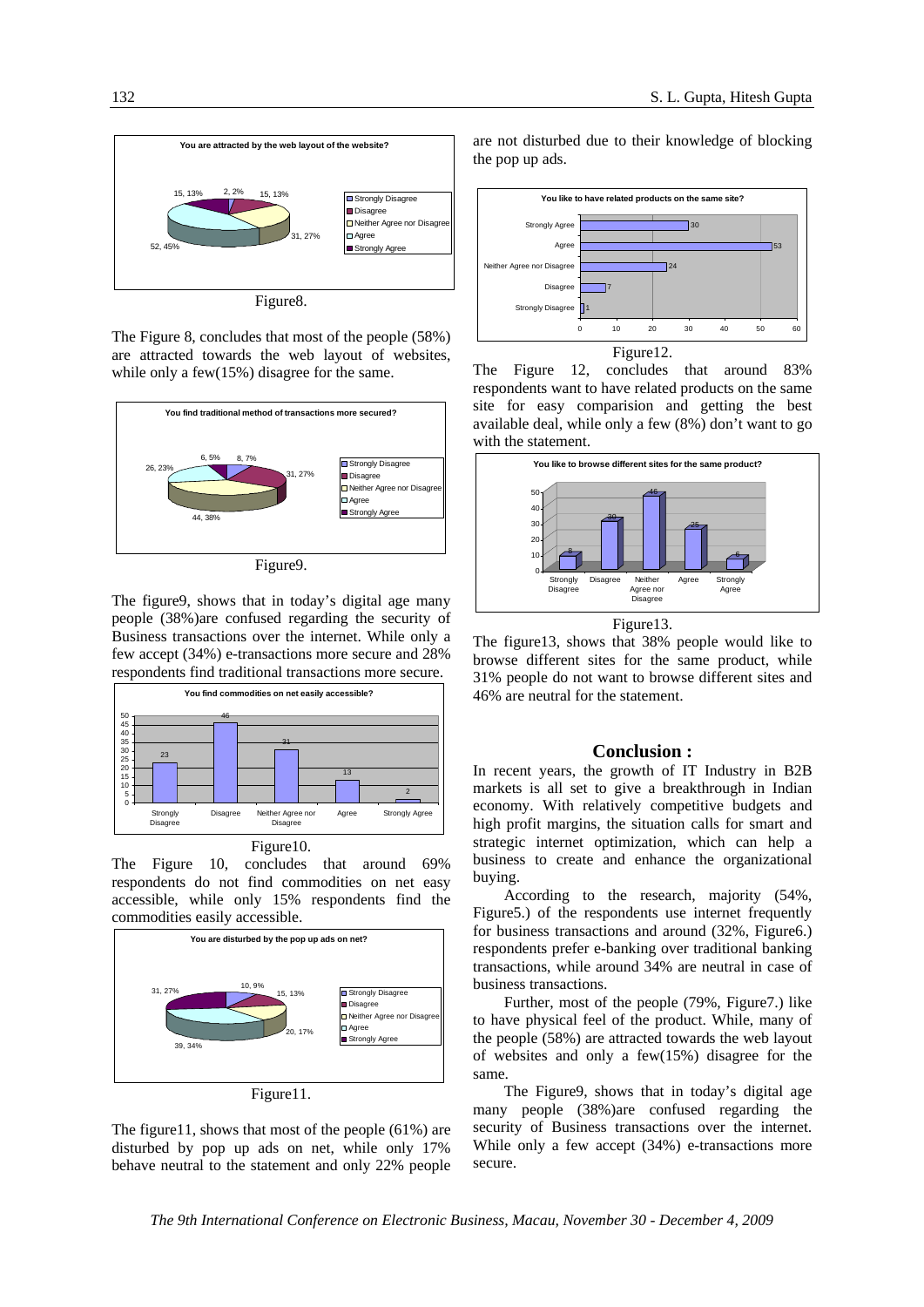Further, the Figure10, concludes that around 69% respondents do not find commodities on net easy accessible, while only 15% respondents find the commodities easily accessible, which shows that many people are not aware of the web usage to a greater extent.

The figure11, shows that most of the people (61%) are disturbed by pop up ads on net, so pop ups should be avoided by the website developers, if possible. Moreover, only 22% people are not disturbed due to their knowledge of blocking the pop up ads.

Further, figure 12, concludes that around 83% respondents want to have related products on the same site for easy comparison and getting the best available deal, while only a few (8%) don't want to go with the statement.

The Figure13, shows that 38% people would like to browse different sites for the same product, while 31% people do not want to browse different sites. So, website developers should try to concentrate the related product information for easy search by the related target markets.

#### **References**

- [1] ActivMedia Research (2000). Business-tobusiness online 2000. report, http://www.bitpipe.com.
- [2] A. Barua, P. Konana, A. B. Whinston and F.Yin (2001). Driving e-Business Excellence. *Sloan Management Review*, Issue: Fall, pp.36-44.
- [3] A. C. Samli, J. R. Jr. Willis and P. Herbig (1997). The Information Superhighway Goes International: Implications for Industrial Sales Transactions. *Industrial Marketing Management.*
- [4] Benjamin P. C. Yen, O. S. Ng Elsie (2003). The Impact of Electronic Commerce on Procurement. *Journal of Organizational Computing and Electronic Commerce*, pp.167-189.
- [5] B. Zupancic and M. Sedej (2000). Electronic commerce in the supply chain. *Journal of Management, Informatics and Human Resources*, Vol. 33, No. 3, pp.194-199.
- [6] C. C. Poirier and M. J. Bauer (2000). E-Supply Chain — Using the Internet to Revolutionize Your Business. Berrett-Koehler Publishers, San Francisco, CA.
- [7] Dave Chaffey (2004). *e-Business and e-Commerce Management*. 2nd ed., Practice Hall.
- [8] D. L. Hoffman and T.P. Novak (1996). Marketing in hypermedia computer-mediated environments: Conceptual foundations. *Journal of Marketing.*
- [9] D. Robert (1999). E-commerce made easy, Barclays Bank PLC. *Corporate Banking Communications.*
- [10]George J. Avlonitis and A. Karayanni Despina (2000). The Impact of Internet Use on Businessto-Business Marketing. *Industrial Marketing management*, 29, pp.441-459.
- [11]Hitesh Gupta (2008). Business To Business A Focussed Approach Towards Win Strategy. *EzineArticles* 24 February 2008. 02 April 2008 http://ezinearticles.com/?id=910542
- [12]Hitesh Gupta (2008). Indian B2B Clients An Insight on Procurement Behavior. *EzineArticles* 27 March 2008. 02 April 2008 <http://ezinearticles.com/?id=1064295>
- [13]H. L. Lee and S. Whang (2001). E-business and supply chain integration. Stanford Global Supply Chain Management Forum. SGSCMF-W2-2001, November.
- [14]James C. Anderson and James A. Narus (2007). *Business Market Management – Understanding, Creating and Delivering Value.* 2nd ed. Pearson Education.
- [15] J. A. Quelch and L. R. Klein (1996). The Internet and International Marketing. Sloan Management Review.
- [16]J. Versenadaal, M. Beukers and R. Batenburg (2005). Business Alignment in the Procurement Domain. Institute of information and computing sciences, Utrecht University.
- [17]K. Eyholzer and D. Hunziker (2000). The Use of the Internet in Procurement: An Empirical Analysis. Konferenzbeitrag, Hansen,H-R. 9ed., Proceedings of the 8<sup>th</sup> European Conference of Information Systems,  $3<sup>rd</sup>-5<sup>th</sup>$  July 2000, Vienna, pp.335.
- [18] Kotler Keller. *Marketing Managemet*. 12<sup>th</sup> ed. Prentice Hall India.
- [19] Louis E. Boone and David L. Kurtz (2002). *Contemporary Marketing.* Harcourt College Publishers.
- [20] L. R. Smeltzer (2001). How to build an e-Procurement strategy. *Supply Chain Management Review*, Vol. 5 No. 3, pp.76-83.
- [21]M. A. Lindemann and B. F. Schmid (1998-99). Framework for specifying, building, and operating electronic markets. *International Journal of Electronic Commerce*, Vol. 3, No. 2, pp. 7-21, winter.
- [22] M. Brannback, (1997). Is the Internet changing the dominant logic of marketing?. *European Management Journal.*
- [23]M. Eric Johnson and Whang Seungjin (2002). E-Business And Supply Chain Management: An Overview And Framework. Production And Operations Management, Vol. 11, No.4, Winter 2002.
- [24]M. L. Sheng (2002). The Impact of Internet-based Technologies on the Procurement Strategy. Proceedings of the 2nd International Conference on Electronic Commerce, Taipei, December.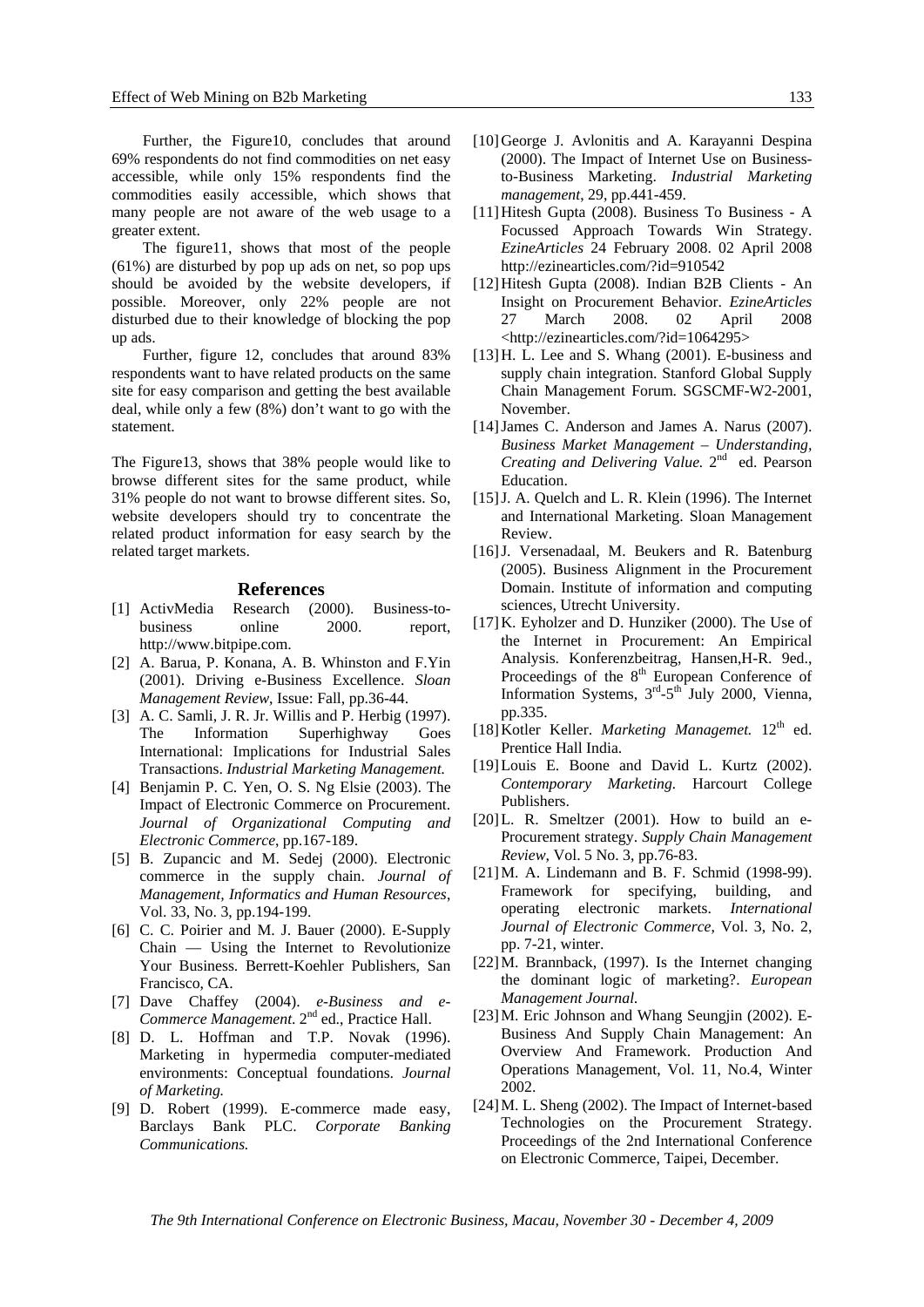- [25]M. Muffatto and M. Payaro (2004). Implementation of e-procurement and efulfillment processes: A comparison of cases in the motorcycle industry. Int. J. Production Economics, pp.339-351.
- [26]M. Podlogar, U. Hribar, and J. Gricar (2001). IT use for e-commerce: chief information officers statements. *Journal of Management, Informatics and Human Resources*, Vol. 34, No. 3, pp.173- 180.
- [27]M. Podlogar (2006). Simplifying Procurement Process by Using E-Commerce. *International Journal of Internet and Enterprise Management*  (IJIEM), Vol. 4 No.2.
- [28]P. Berthon, N. Lane, L. Pitt, and R. T. Watson (1998). The World Wide Web as an Industrial Marketing Communication Tool: Models for the Identification and Assessment of Opportunities.
- [29]P. Kotler and G. Armstrong. *Principles of Marketing.* Prentice Hall India.
- [30]Q. Dai and R. J. Kauffman (2001). Business models for Internet-based e-Procurement systems and B2B markets: An exploratory assessment.
- [31] R. Amit. and C. Zott (2001). Value Creation in e-Business. *Strategic Management Journal*. Vol. 22 No. 6/7.
- [32]R. Kalakota and M. Robinson (2001). E-Business 2.0. Roadmap for Success. Addison-Wesley Management, Vol.8, Issue: 2, pp.111-122.
- [33] R.Kalakota and A. B. Whinston (1997). Readings in Electronic Commerce. Addison-Wesley, Reading, MA.

## **QUESTIONNAIRE**

- [34]R. R. Reeder, E. G. Brierty and B. H. Reeder (1991). *Industrial Marketing-Analysis, Planning*  and Control. 2<sup>nd</sup> ed. Englewood Cliffs, N.J.: Prentice Hall.
- [35]R. W. Haas (1995). *Business Marketing- A Managerial Approach.* 6<sup>th</sup> ed. Ohio: South Western College Publisher.
- [36] S. Arunachalam (1999). Information and Know ledge in the Age of Electronic Communication: A developing country perspective. *Journal of Information Science 25(6),* pp*.*465-576.
- [37]S. Poon and C. Jevons (1997). Internet enabled International Marketing: A Small Business Network Perspective. *Journal of Marketing Management.*
- [38] Stewart McKie (2001). e-Business Best Practices: Leveraging Technology for Business Advantage. Wiley, New York.
- [39]Thomas Puschrnann and Alt Rainer (2005). Successful use of e-Procurement in Supply Chains. Supply Chain Management- An International Journal, 10/2, pp.122-133.
- [40]Vaupot, (2001). E-marketplaces. *Journal of Management, Informatics and Human Resources,* Vol. 34, No. 3, pp.165-168.
- [41]W. H. Dutton (1999). The web of technology and people: challenges for economic and social research. Prometheus 17(10), pp.5-20.

|                | JUESTIUNNAIKE                                                                 |                                                                                                |   |                            |                 |       |                       |  |  |
|----------------|-------------------------------------------------------------------------------|------------------------------------------------------------------------------------------------|---|----------------------------|-----------------|-------|-----------------------|--|--|
| Q1             | Do You Browse internet Regularly?                                             |                                                                                                |   | a) YES                     |                 | b) NO |                       |  |  |
| Q <sub>2</sub> | You use internet for                                                          | a) Entertainment b) Knowledge Purpose c) Business                                              |   |                            | d) Official use |       | e) Others             |  |  |
|                |                                                                               | The following questions are on lickert scale. Questions Having ranking between 1 to 5          |   |                            |                 |       |                       |  |  |
|                | <b>Strongly Disagree</b>                                                      | Disagree<br>Please Tick the option you think is most suitable to you.                          |   | Neither agree nor Disagree |                 | Agree | <b>Strongly Agree</b> |  |  |
| Q <sub>3</sub> |                                                                               | You use internet frequently for business transaction?<br>2                                     |   |                            | 5               |       |                       |  |  |
| Q4             |                                                                               | Do you prefer traditional method of business transaction over e-banking?                       | 3 |                            | 5               |       |                       |  |  |
| Q5             |                                                                               | Before purchasing do you like to have a physical feel of the product?<br>$\mathcal{D}_{\cdot}$ |   |                            | 5               |       |                       |  |  |
| Q6             | You are attracted by the web layout of the website?<br>5                      |                                                                                                |   |                            |                 |       |                       |  |  |
| Q7             | You find traditional method of transactions more secured?<br>5<br>2<br>3<br>4 |                                                                                                |   |                            |                 |       |                       |  |  |
|                |                                                                               |                                                                                                |   |                            |                 |       |                       |  |  |

ANNEXURE: 1